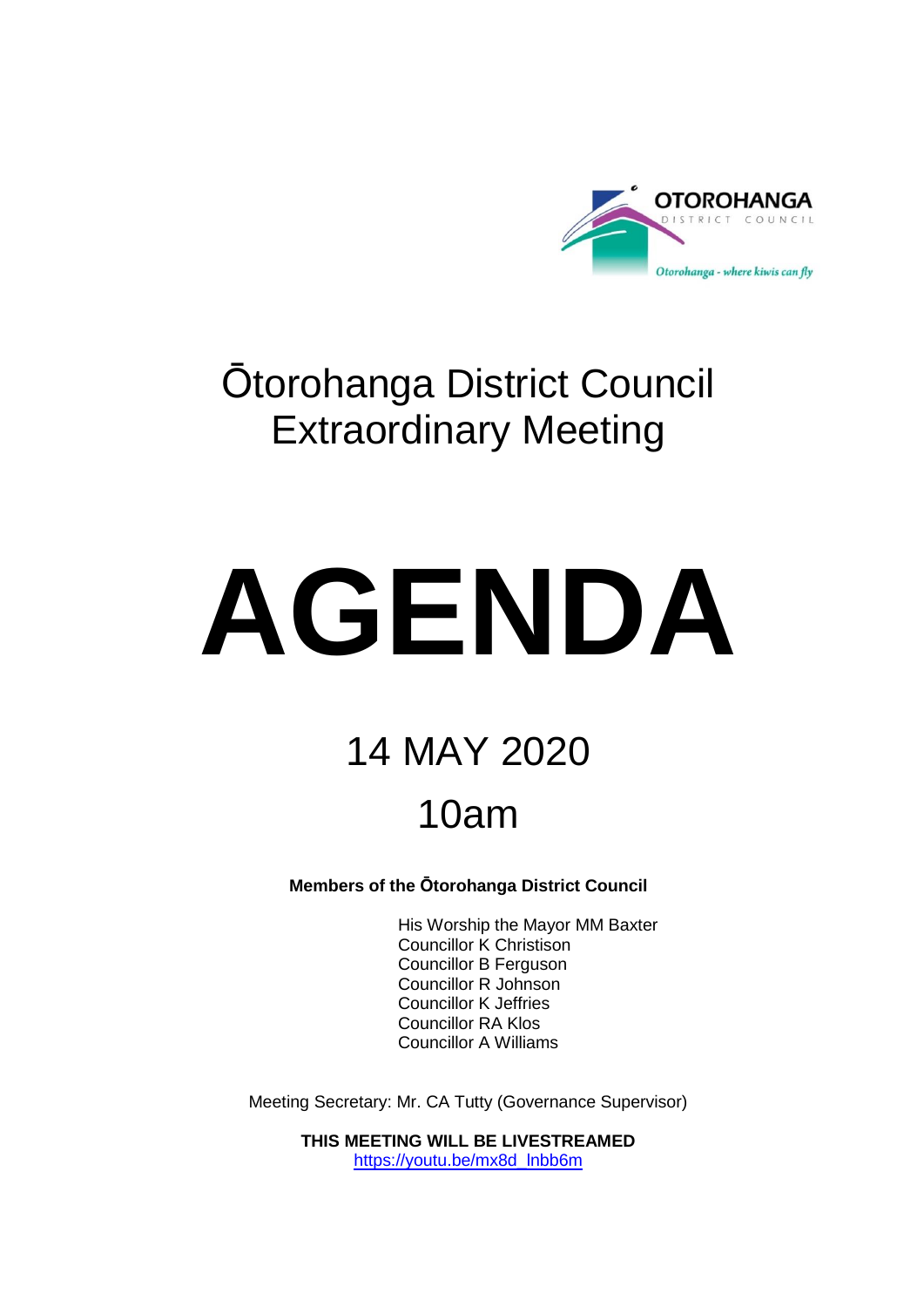# **ŌTOROHANGA DISTRICT COUNCIL EXTRAORDINARY MEETING**

# **14 MAY 2020**

Notice is hereby given that an Extraordinary Meeting of the Ōtorohanga District Council will be held virtually by Zoom on Thursday 14 May 2020.

This meeting will be Livestreamed at: [https://youtu.be/mx8d\\_lnbb6m](https://youtu.be/MX8D_lnbB6M)

**Tanya Winter CHIEF EXECUTIVE**

**11 MAY 2020**

**ORDER OF BUSINESS**

**PRESENT**

**IN ATTENDANCE**

**APOLOGIES**

**PUBLIC FORUM (UP TO 30 MINUTES)**

**DECLARATION OF CONFLICTS OF INTEREST**

# **REPORT**

**ITEM 63 DECISION-MAKING FRAMEWORK FOR A LOAN TO THE ŌTOROHANGA KIWI HOUSE**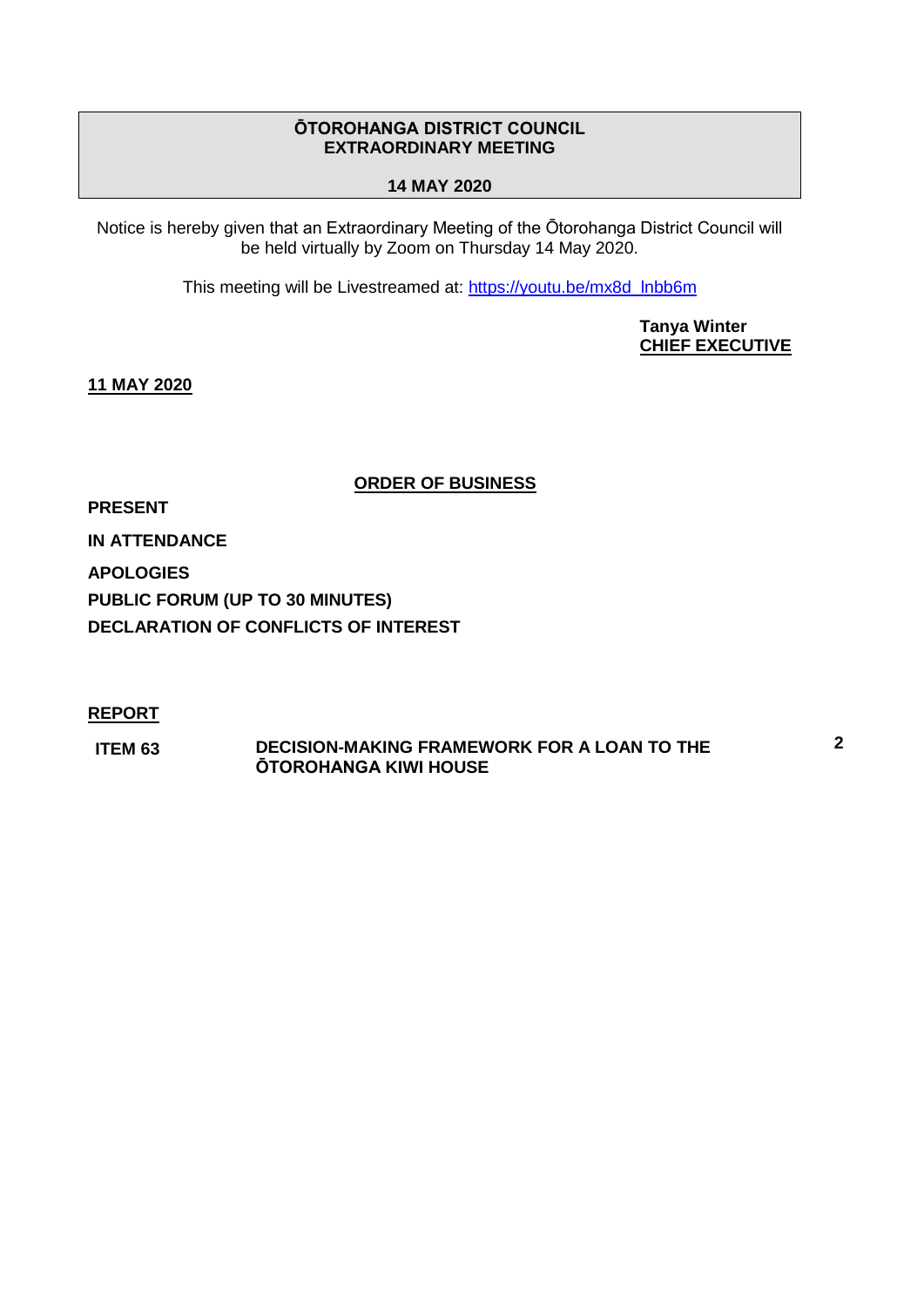#### **ITEM 63 DECISION-MAKING FRAMEWORK FOR A LOAN TO THE ŌTOROHANGA KIWI HOUSE**

**TO: HIS WORSHIP THE MAYOR & COUNCILLORS ŌTOROHANGA DISTRICT COUNCIL**

**FROM: CHIEF EXECUTIVE**

**DATE: 14 MAY 2020**

#### **Relevant Community Outcomes**

Foster an involved and engaged Community

#### **Executive Summary**

The purpose of this report is to provide Council with some options for making a decision as to whether to approve a loan of \$2m to the Ōtorohanga Zoological Society (Kiwi House) for the purpose of the Kiwi House redevelopment.

#### **Recommendations**

It is recommended that Council:

- a) Adopt Option 1 as the process it will use to make a decision on a \$2m loan to the Ōtorohanga Zoological Society for the purpose of the Kiwi House redevelopment. This option is described as *"a decision based on full, updated information using a Special Consultative Procedure under the LGA 2002"*
- b) Engage Stephen Hamilton from Horwath HTL to provide an updated Business Plan including financial projections in a post-COVID-19 environment
- c) Undertake a Special Consultative Procedure in accordance with section 83 of the Local Government Act 2002.

# **Background**

The Kiwi House has been operating as a successful tourism and conservation business for 48 years. It attracts over 50,000 visitors per year.

In May 2018, the Kiwi House made a submission to Council's 2018-28 Long Term Plan. In summary the submission wanted Council to consider allocating or providing provisions for the Kiwi House redevelopment project as presented in the Strategic Plan commissioned by Ōtorohanga District Council and Hamilton Waikato Tourism and completed by Horwath HTL and Bespoke Landscape Architecture.

In its deliberations Council agreed that the Kiwi House is a significant tourist attraction within Ōtorohanga, and due to its importance that in the future consideration be given to providing some assistance if required.

At its meeting on the 20 August 2019, Council resolved to increase an existing guarantee to \$700,000 to allow the Kiwi House to undertake Stage 1 of their \$8m redevelopment project. The Kiwi House are now seeking funding to assist with completing the second and third stages of their redevelopment plan. Funding applications have been presented to the Provincial Growth Fund, Waikato Regional Council, and Trust Waikato. The Ōtorohanga Charitable Trust has also pledged funding towards this redevelopment.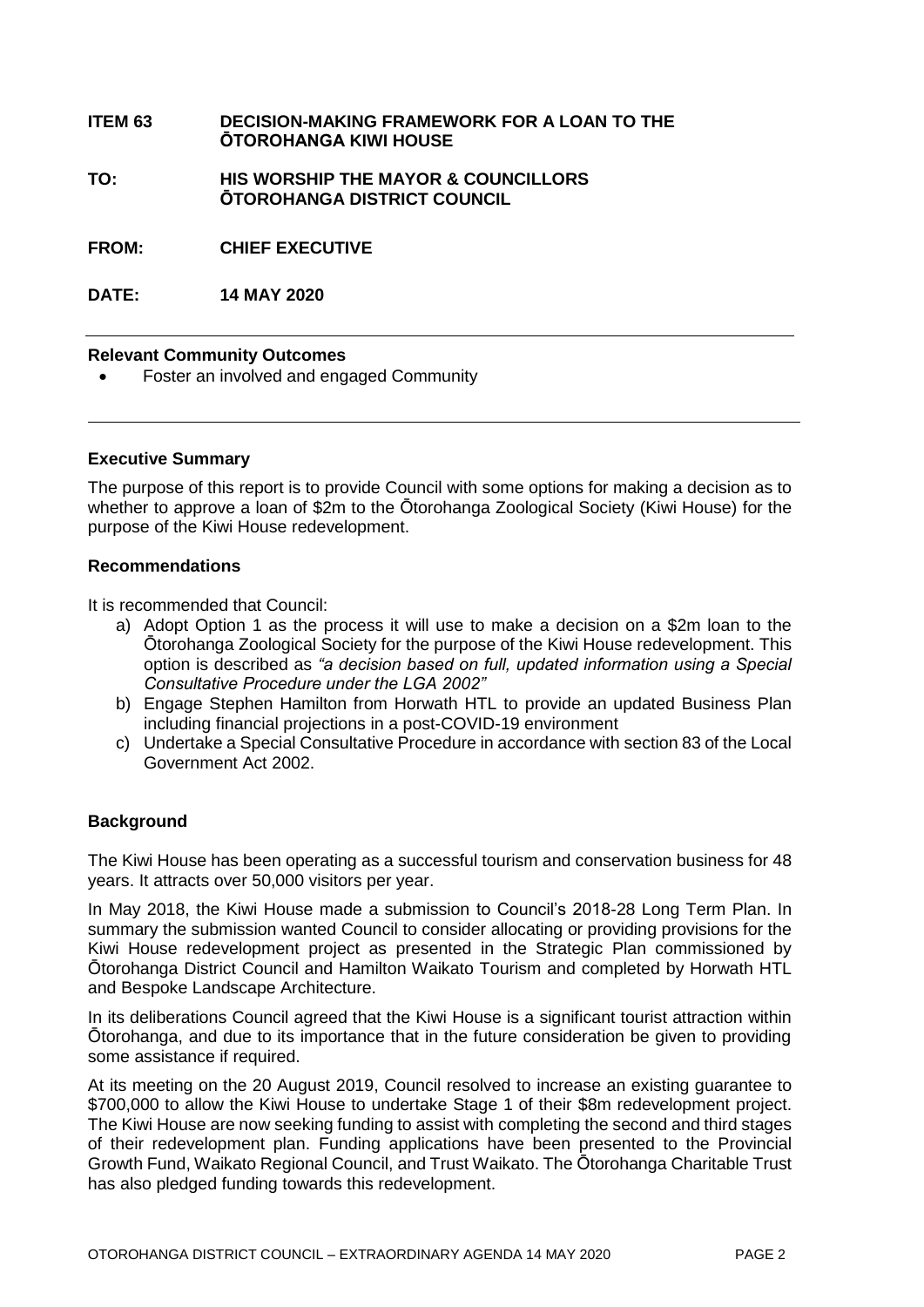At its meeting of 17 December 2019 Council resolved the following:

- *1) Council supports in principle a low-interest loan of \$2million to the Ōtorohanga Kiwi House and that this is included in the 2020/21 Annual Plan for consultation under Section 82 of the Local Government Act.*
- *2) That the Mayor and Chief Executive be authorized to sign a letter on behalf of Council that confirms this support in principle, and that there is a requirement to consult with the community before the decision is made.*

#### *COUNCILLOR JEFFRIES/COUNCILLOR FERGUSON*

Feedback from the Kiwi House at the time was that this commitment in principle was all that was required to assist them in securing the remainder of the funding, in particular funding from the Provincial Growth Fund (PGF) where a commitment from Council would demonstrate strong community support. The understanding was that the consultation would be undertaken as part of Council's 2020-21 Annual Plan process.

This report was circulated to the Kiwi House prior to the Council meeting, who confirmed with the Provincial Development Unit (PDU) that the resolution was sufficient.

The report to Council also indicated the start of a process for approval of a \$2m loan. That process included Council undertaking its own due diligence of the Kiwi House Business Plan. This was necessary for Council to comply with both our Financial Strategy and also our Investment Policy which recognise that as a responsible public authority all investments held should be low risk.

Once Council had made an assessment of the risk, this then would need to be presented to the community as part of the public consultation process to allow them to comment on a full proposal. The timeframe to achieve this was in line with our Annual Plan timetable, which meant consultation in May, and adoption in June. The consultation could have potentially been brought forward, but only after Council were satisfied with the due diligence required.

Council were notified in February 2020 by the Kiwi House that there was now some urgency around getting the loan in place and that support in principle was no longer sufficient for the other funders. This was confirmed at a meeting with the Kiwi House on 26 February 2020, where the Kiwi House presented quite a different financial forecast to the one received in December 2019. The major concern identified by Council staff at this meeting was that the funding from the other parties was now proposed as loan funding, not grant funding. This significantly changed Council's risk profile.

Council subsequently sought independent advice on 27 February 2020 that included a review of the Kiwi House's business case and financial projections. The scope of this work was around whether Council had sufficient information to undertake the due diligence required to understand the risk and make an informed decision on whether to financially support the Kiwi House redevelopment project.

A written report was received on 9 March 2020. This was emailed to Councillors on 12 March 2020 and discussed in a Council workshop on 17 March 2020. There were a number of questions raised in the report that Council needed to consider before undertaking any public consultation.

The events that unfolded in March 2020 with the outbreak of COVID-19 and the long-term decline in the tourist market will obviously have an impact on the viability of the Kiwi House. Council were uncertain if the Kiwi House were able to cover on-going operating costs, let alone embark on an \$8m redevelopment project. Council called a Zoom meeting on the 16 April 2020 to get an understanding of the situation. We were advised that the Kiwi House were proceeding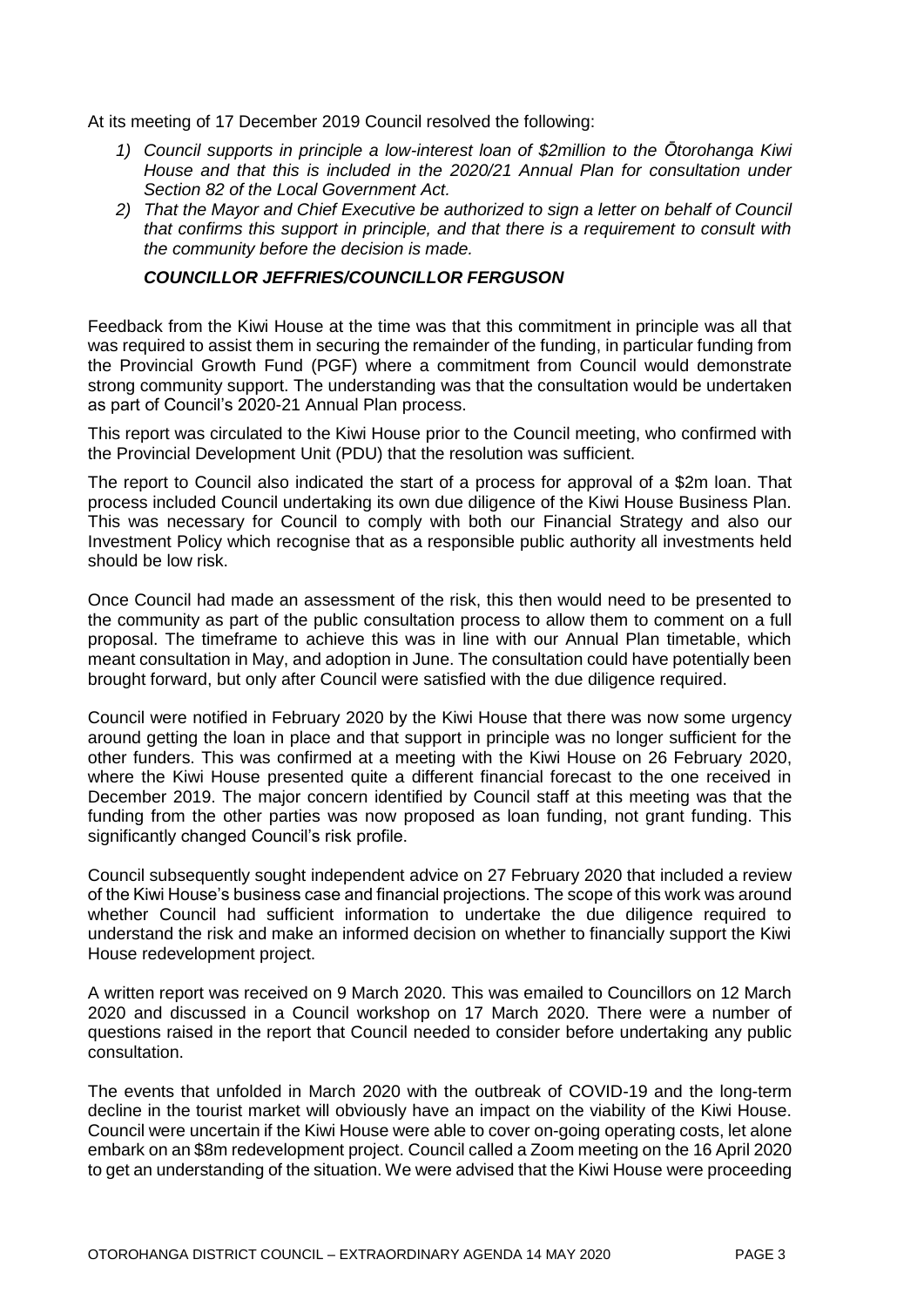with the redevelopment project and still wished Council to carry on with public consultation on a \$2m loan.

#### **Current Situation**

The world has changed considerably since the last report to Council in December 2019. The Kiwi House Business Case is based on pre-COVID-19 visitor projections. This affects Council's ability to complete its due diligence and go out for public consultation and means our risk exposure is significantly higher.

On 5 May 2020 Council received an email from the Kiwi House, outlining exactly what they were expecting of Council, this being:

- 1.A clear decision-making pathway by 15 May 2020
- 2.A \$2m loan in place by 1 July 2020 with no repayments of interest or principal for two years.

This report focuses on the first request from the Kiwi House, and reflects that there are divergent views amongst elected members as to how a decision about whether to advance a loan to the Kiwi House should be made. This report provides Council with some options to consider about a decision-making framework and attempts to explain the risk of each option.

To be clear, the decision to be made at this stage by Council is not about whether to approve a loan to the Kiwi House or not. It is about the decision-making framework that Council will use in order to make a decision about a loan. This report presents three decision-making options for Council to consider, however it is worth noting that there are other options that combine elements of these three options. Council may choose a bespoke option.

#### **Options**

**Option 1:** Decision based on full, updated information using a Special Consultative Procedure under the LGA 2002

**Option 2:** Decision based on the information we have now using a shorter consultation process

**Option 3:** Fast-tracked decision based on the information that we have now with no consultation process

A couple of elected members have suggested another option could be to approve a loan with conditions around consultation, due diligence etc. Staff believe that this is what is in place at the moment with the "approval in principle" resolution from 17 December 2019.

#### **Considerations**

For ease of comparison, the considerations have been incorporated into the Assessment of Options table below.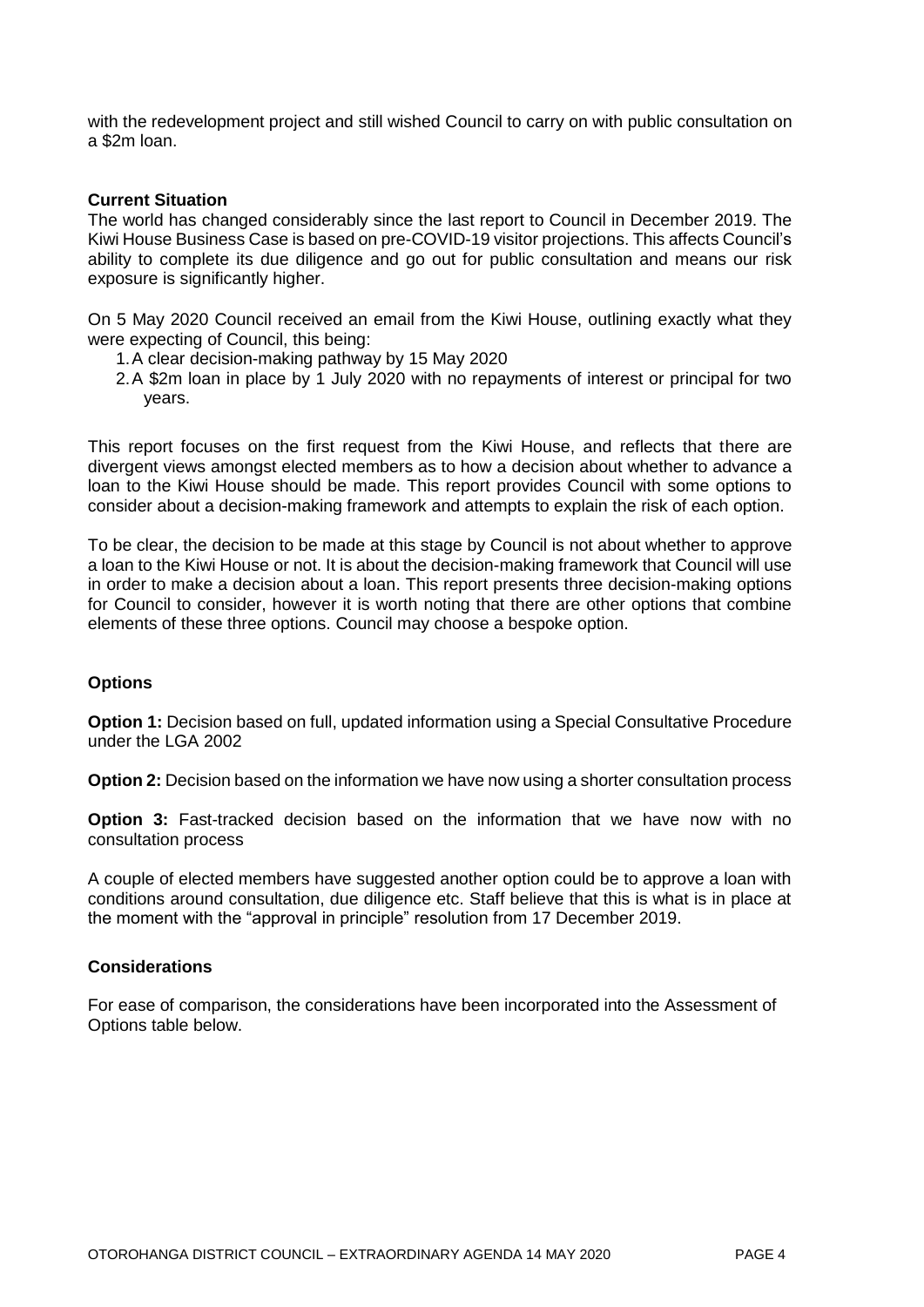# **Assessment of Options**

|                                 | <b>OPTION1</b>                                                                                                                                                                                                                                                                                                                                                                                                                                                            | <b>OPTION 2</b>                                                                                                                                                                                                                                                                                                                                                                                                                                                             | <b>OPTION 3</b>                                                                                                                                                                                                                                                                                                                  |  |  |  |
|---------------------------------|---------------------------------------------------------------------------------------------------------------------------------------------------------------------------------------------------------------------------------------------------------------------------------------------------------------------------------------------------------------------------------------------------------------------------------------------------------------------------|-----------------------------------------------------------------------------------------------------------------------------------------------------------------------------------------------------------------------------------------------------------------------------------------------------------------------------------------------------------------------------------------------------------------------------------------------------------------------------|----------------------------------------------------------------------------------------------------------------------------------------------------------------------------------------------------------------------------------------------------------------------------------------------------------------------------------|--|--|--|
| <b>Description</b>              | updated<br>Decision based on<br>full,<br>information<br>Special<br>using<br>a<br>Consultative Procedure (SCP) under<br>the LGA 2002<br>Hamilton<br>- Stephen<br>updated<br>business case (proposal being<br>sought)<br>- Full updated financial statements<br>including projections based on<br>COVID-19 impact on tourism<br>- New information from other<br>potential funders<br>- SCP takes minimum of 4 weeks<br>- Process likely to be concluded by<br>end July 2020 | Decision based on the information we<br>have now using a shorter consultation<br>process<br>- 2019 business case pre-COVID-<br>19<br>- Current financial statements<br>- Current information from other<br>potential funders<br>- Shorter consultation period (2)<br>weeks)<br>- Process could be concluded by<br>end June 2020                                                                                                                                             | Fast-tracked decision based on the<br>information that we have now with no<br>consultation process<br>$-2019$<br>business<br>case<br>pre-<br>COVID-19<br>- Current financial statements<br>- Current information from other<br>potential funders<br>- No consultation process<br>- Process could be concluded by<br>end May 2020 |  |  |  |
| Legal<br><b>Considerations</b>  |                                                                                                                                                                                                                                                                                                                                                                                                                                                                           |                                                                                                                                                                                                                                                                                                                                                                                                                                                                             |                                                                                                                                                                                                                                                                                                                                  |  |  |  |
| S.76-81 LGA 2002<br>information | before making decisions. The opening clause in s.76 states:<br>the Act rather than them being replicated here.                                                                                                                                                                                                                                                                                                                                                            | These are the decision-making provisions in the Local Government Act that state the considerations Councils must give<br>Every decision made by a local authority must be made in accordance with such of the provisions of sections<br>77, 78, 80, 81, and 82 as are applicable. Council is encouraged to click on the links provided and read these sections of                                                                                                           |                                                                                                                                                                                                                                                                                                                                  |  |  |  |
| Comment                         |                                                                                                                                                                                                                                                                                                                                                                                                                                                                           | It is up to Council's discretion and judgement to decide what level of information and assessment is required in order for<br>a decision to be made. Staff advise that at a minimum a revised business case including updated financial statements<br>and financial forecasts would be required. The advantage of this is that Council would have the most relevant information<br>on which to base a decision. The disadvantage is that this would take longer to produce. |                                                                                                                                                                                                                                                                                                                                  |  |  |  |
| Assessment                      | making process because the 2019<br>Business Case would need to be<br>updated. This would include updated<br>financial information.                                                                                                                                                                                                                                                                                                                                        | This option would prolong the decision- This option would use the information<br>that Council has currently which would<br>shorten the decision-making process.                                                                                                                                                                                                                                                                                                             | This option would use the information<br>that Council has currently which<br>would shorten the decision-making<br>process.                                                                                                                                                                                                       |  |  |  |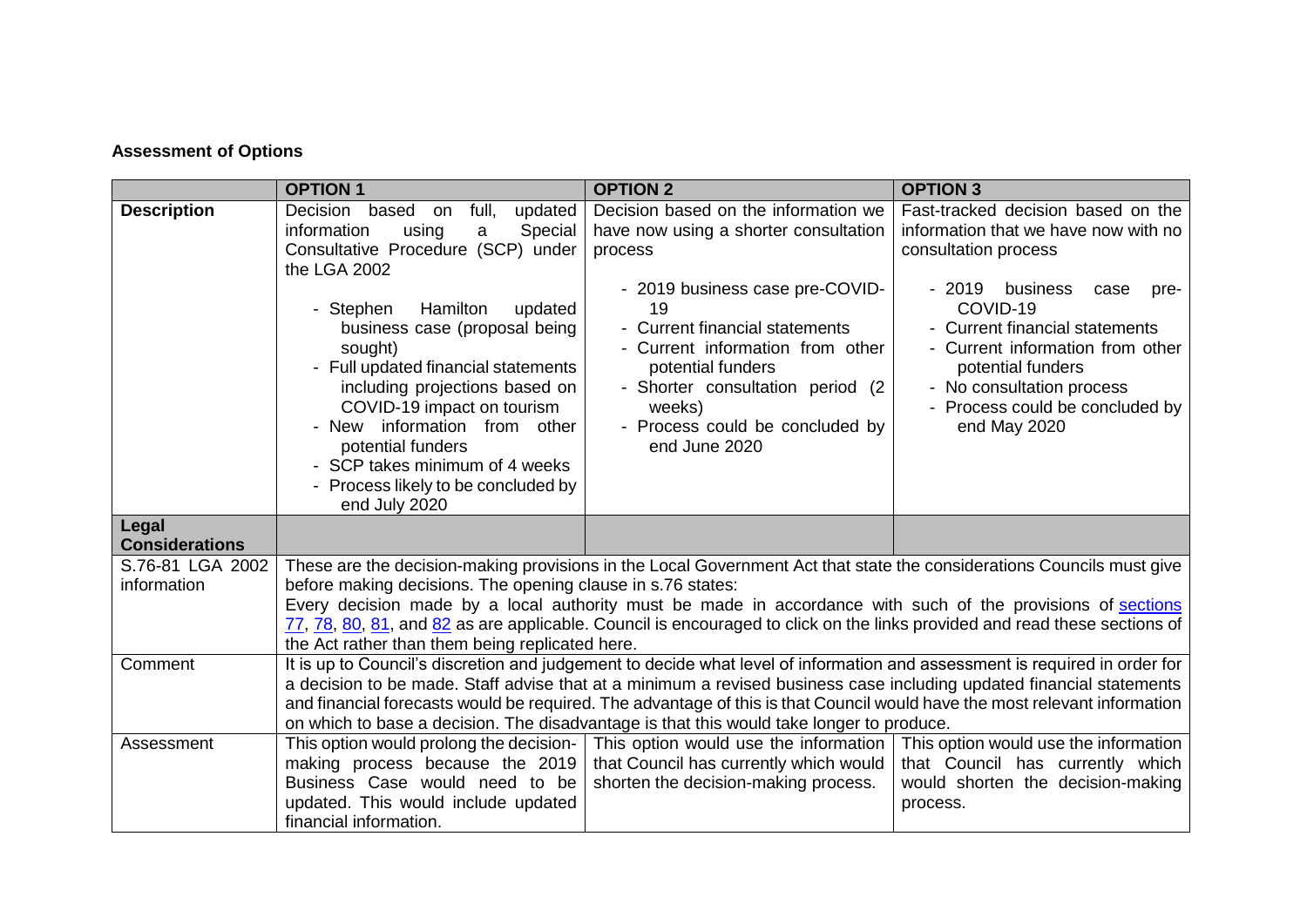|                           | <b>OPTION 1</b>                                                                                                          | <b>OPTION 2</b>                                                                                                              | <b>OPTION 3</b>                                                            |  |  |  |  |
|---------------------------|--------------------------------------------------------------------------------------------------------------------------|------------------------------------------------------------------------------------------------------------------------------|----------------------------------------------------------------------------|--|--|--|--|
| S.82, 82A and 83          | These are the provisions on consultation in the LGA.                                                                     |                                                                                                                              |                                                                            |  |  |  |  |
| <b>LGA 2002</b>           | section 82 includes the principles of consultation with the first one being:                                             |                                                                                                                              |                                                                            |  |  |  |  |
|                           | a) that persons who will or may be affected by, or have an interest in, the decision or matter should be provided by the |                                                                                                                              |                                                                            |  |  |  |  |
|                           |                                                                                                                          | local authority with reasonable access to relevant information in a manner and format that is appropriate to the             |                                                                            |  |  |  |  |
|                           | preferences and needs of those persons.                                                                                  |                                                                                                                              |                                                                            |  |  |  |  |
|                           |                                                                                                                          | Section 82A expands on that by stating what information must be provided when consulting. If a Special Consultative          |                                                                            |  |  |  |  |
|                           | Procedure (SCP) is to be used section 83 prescribes what is required.                                                    |                                                                                                                              |                                                                            |  |  |  |  |
| Comment                   |                                                                                                                          | Once again it is at Council's discretion as to whether it chooses to consult on a matter and the extent of the consultation. |                                                                            |  |  |  |  |
|                           |                                                                                                                          | Council's Significance and Engagement Policy (refer to section below) is a useful document to refer to in order to assess    |                                                                            |  |  |  |  |
|                           |                                                                                                                          | the significance of a particular matter and therefore the level of engagement and consultation with the community that       |                                                                            |  |  |  |  |
|                           | is required.                                                                                                             |                                                                                                                              |                                                                            |  |  |  |  |
| Assessment                | This option involves a SCP which has                                                                                     | This option includes a consultation                                                                                          | This option has no consultation with                                       |  |  |  |  |
|                           | the advantage of providing the                                                                                           | process but not a SCP so the                                                                                                 | the community at all. Council would                                        |  |  |  |  |
|                           | community with a Statement of                                                                                            | timeframe<br>be<br>shortened.<br>can                                                                                         | make a decision based on the                                               |  |  |  |  |
|                           | Proposal that would include detailed,                                                                                    | Information would still need to be                                                                                           | information they have now and what                                         |  |  |  |  |
|                           | updated information about the matter<br>for decision. This would include                                                 | provided to the community as outlined<br>in s.82A but a full Statement of                                                    | they know and understand the                                               |  |  |  |  |
|                           | different scenarios that attempt to                                                                                      | Proposal would not be required. We                                                                                           | community views to be on this matter.<br>The advantage of this option is a |  |  |  |  |
|                           | predict the impact of COVID-19. The                                                                                      | would use the information that we have                                                                                       | decision can be made quickly. The                                          |  |  |  |  |
|                           | disadvantage of this option is that it                                                                                   | now, and staff suggest a 2 week                                                                                              | disadvantage is that some parts of                                         |  |  |  |  |
|                           | would take Council staff longer to                                                                                       | consultation process. The advantage                                                                                          | the community may feel they have                                           |  |  |  |  |
|                           | prepare the information, and require a                                                                                   | of this process is it's quicker and still                                                                                    | not had an opportunity to have a say.                                      |  |  |  |  |
|                           | 4 week consultation timeframe. It                                                                                        | includes community consultation. The                                                                                         | The other disadvantage is that the                                         |  |  |  |  |
|                           | means the deadline set by the Kiwi                                                                                       | disadvantage is that the information is                                                                                      | information is not updated for the                                         |  |  |  |  |
|                           | House of 1 July 2020 is unlikely to be                                                                                   | not updated for the impact of COVID-                                                                                         | impact of COVID-19                                                         |  |  |  |  |
|                           | met.                                                                                                                     | 19 and it's a shorter timeframe for the                                                                                      |                                                                            |  |  |  |  |
|                           |                                                                                                                          | community to respond                                                                                                         |                                                                            |  |  |  |  |
| <b>Financial</b>          |                                                                                                                          |                                                                                                                              |                                                                            |  |  |  |  |
| <b>Considerations</b>     |                                                                                                                          |                                                                                                                              |                                                                            |  |  |  |  |
| <b>Financial Strategy</b> | Current Financial Strategy states that                                                                                   | Under this option Council would not be                                                                                       | Under this option Council would not                                        |  |  |  |  |
|                           | Council's objective is to adopt a                                                                                        | able to undertake due diligence and                                                                                          | be able to undertake due diligence                                         |  |  |  |  |
|                           | conservative approach to managing its                                                                                    | assess risk and would need to state                                                                                          | and assess risk and would need to                                          |  |  |  |  |
|                           | finances. Under this option Council                                                                                      | that this does not comply with Council's                                                                                     | state that this does not comply with                                       |  |  |  |  |
|                           | would undertake due diligence around                                                                                     | Financial Strategy as part of any                                                                                            | Council's Financial Strategy. This is                                      |  |  |  |  |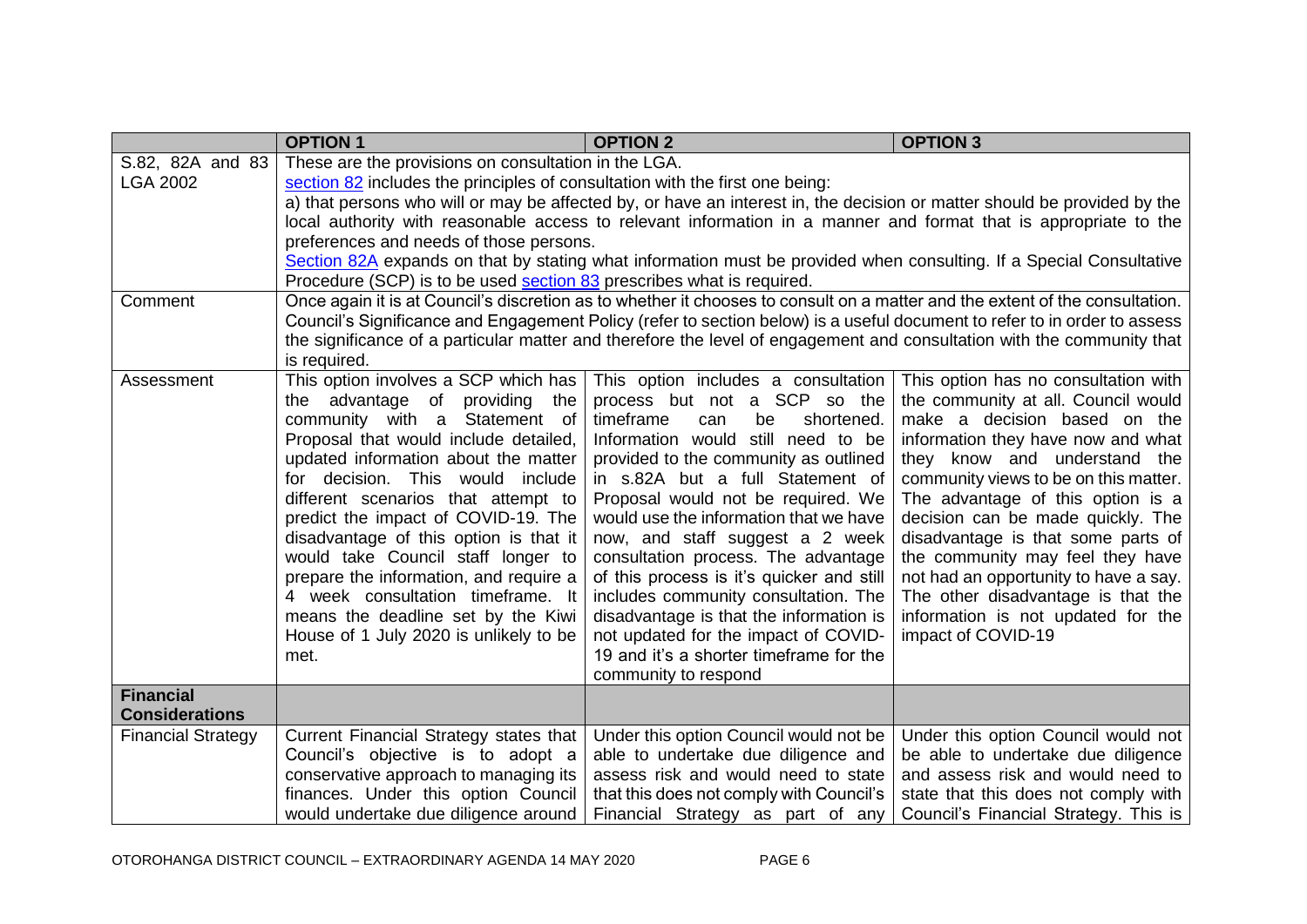|                                                 | <b>OPTION 1</b>                                                                                                                                                                                                                                                                                                                                                                                                                                                                                                                         | <b>OPTION 2</b>                                                                                                                                                                                                                                                                                                                                                                             | <b>OPTION 3</b>                                                                                                                                                                                                                                                                                                                                                       |
|-------------------------------------------------|-----------------------------------------------------------------------------------------------------------------------------------------------------------------------------------------------------------------------------------------------------------------------------------------------------------------------------------------------------------------------------------------------------------------------------------------------------------------------------------------------------------------------------------------|---------------------------------------------------------------------------------------------------------------------------------------------------------------------------------------------------------------------------------------------------------------------------------------------------------------------------------------------------------------------------------------------|-----------------------------------------------------------------------------------------------------------------------------------------------------------------------------------------------------------------------------------------------------------------------------------------------------------------------------------------------------------------------|
|                                                 | any investment and be satisfied that is<br>low risk, prior to consulting with the<br>community. This would meet the<br>requirements of our Financial Strategy.                                                                                                                                                                                                                                                                                                                                                                          | consultation. This is in keeping with<br>s.80 of the LGA which states the legal<br>requirements around the identification<br>of inconsistent decisions.<br>The Financial Strategy can only be<br>changed as part of Council's LTP plan<br>process. Financial prudence is the<br>basis of all Council's financial decision<br>making and an integral component of<br>our financial strategy. | in keeping with s.80 of the LGA which<br>states the legal requirements around<br>the identification of inconsistent<br>decisions.<br>The Financial Strategy can only be<br>changed as part of Council's LTP<br>plan process. Financial prudence is<br>the basis of all Council's financial<br>decision making and an integral<br>component of our financial strategy. |
| <b>Other Financial</b><br>Considerations        | Council would need to consider the<br>rationale for this use of ratepayers<br>funds against other future core<br>infrastructure<br>projects<br>other<br>or<br>low interest<br>potential<br>loans<br>to<br>community organisations. This should<br>be a consideration for all options.                                                                                                                                                                                                                                                   | Council would need to consider the<br>rationale for this use of ratepayers<br>funds against other future core<br>infrastructural<br>other<br>projects<br>or<br>potential<br>low interest<br>loans to<br>community organisations. This should<br>be a consideration for all options.                                                                                                         | Council would need to consider the<br>rationale for this use of ratepayers<br>funds against other future core<br>infrastructural<br>projects<br>other<br>or<br>potential low interest loans to<br>community<br>organisations.<br><b>This</b><br>should be a consideration for all<br>options.                                                                         |
| <b>Policy and Plan</b><br><b>Considerations</b> |                                                                                                                                                                                                                                                                                                                                                                                                                                                                                                                                         |                                                                                                                                                                                                                                                                                                                                                                                             |                                                                                                                                                                                                                                                                                                                                                                       |
| <b>Investment Policy</b>                        | Council's current Investment Policy<br>states that as a responsible public<br>authority all investments held, should<br>be low risk. Accordingly, only approved<br>credit worthy counterparties are<br>acceptable.<br>Under this option Council would<br>undertake due diligence around any<br>investment and be satisfied that it is<br>low risk, prior to consulting with the<br>community. This would meet the<br>requirements of our Investment Policy.<br>Council would also need to add an<br>additional clause to our Investment | Under this option Council would not be<br>able to undertake due diligence and<br>assess risk and would need to state<br>that this does not comply with Council's<br>Investment Policy as part of any<br>consultation.<br>Council would also need to add an<br>additional clause to our Investment<br>Policy to allow us to make Loan<br>Advances to community organisations.                | Under this option Council would not<br>be able to undertake due diligence<br>and assess risk and would need to<br>state that this does not comply with<br>Council's Investment Policy.<br>Council would also need to add an<br>additional clause to our Investment<br>Policy to allow us to make Loan<br>Advances<br>to<br>community<br>organisations.                |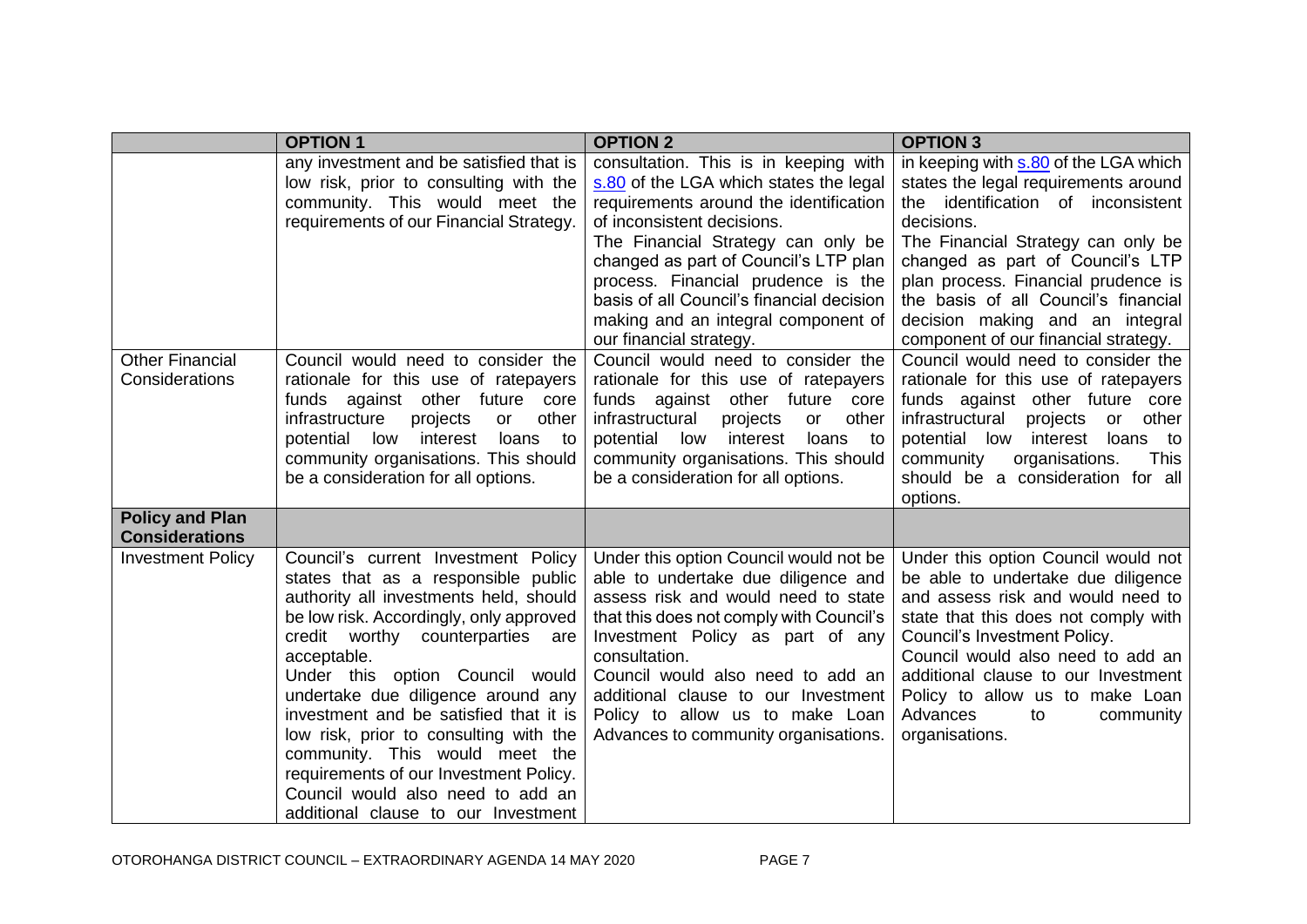|                          | <b>OPTION 1</b>                                                                                                         | <b>OPTION 2</b>                                                                                                           | <b>OPTION 3</b>                          |  |  |  |  |  |
|--------------------------|-------------------------------------------------------------------------------------------------------------------------|---------------------------------------------------------------------------------------------------------------------------|------------------------------------------|--|--|--|--|--|
|                          | Policy to allow us to make Loan                                                                                         |                                                                                                                           |                                          |  |  |  |  |  |
|                          | Advances to community organisations.                                                                                    |                                                                                                                           |                                          |  |  |  |  |  |
| <b>Liability Policy</b>  | If Council was to use internal borrowing                                                                                | If Council was to use internal borrowing                                                                                  | If Council was to use<br>internal        |  |  |  |  |  |
|                          | to advance the loan, then there are no                                                                                  | to advance the loan, then there are no                                                                                    | borrowing to advance the loan, then      |  |  |  |  |  |
|                          | changes required to the Liability Policy.                                                                               | changes required to the Liability Policy.                                                                                 | there are no changes required to the     |  |  |  |  |  |
|                          |                                                                                                                         |                                                                                                                           | Liability Policy.                        |  |  |  |  |  |
| Term<br>Plan<br>Long     |                                                                                                                         | The Kiwi House submitted on Council's 2018-28 Long Term Plan. The letter from the Society stated that it would like to    |                                          |  |  |  |  |  |
| 2018-28                  | see provisions for the following funding options for their redevelopment project:                                       |                                                                                                                           |                                          |  |  |  |  |  |
|                          | A) Underwriting a loan and/or                                                                                           |                                                                                                                           |                                          |  |  |  |  |  |
|                          |                                                                                                                         | B) Securing finance via Council and charging back to OZS via an agreed fixed charge/rent and or lease                     |                                          |  |  |  |  |  |
|                          |                                                                                                                         |                                                                                                                           |                                          |  |  |  |  |  |
|                          | At the LTP deliberations Council resolved the following:                                                                |                                                                                                                           |                                          |  |  |  |  |  |
|                          |                                                                                                                         | Members agreed that due to the importance of both the Otorohanga Kiwi House and Beattie Home that in the future           |                                          |  |  |  |  |  |
|                          |                                                                                                                         | consideration be given to providing the organisations some assistance, if required.                                       |                                          |  |  |  |  |  |
|                          |                                                                                                                         | Council's Long Term Plan (page 135) states that "certain significant community assets, such as the Otorohanga             |                                          |  |  |  |  |  |
|                          |                                                                                                                         | Kiwihouse and Beattie Home, may need development to continue effective operation". It also states that "Council will      |                                          |  |  |  |  |  |
|                          |                                                                                                                         | consider, on a case-by-case basis, whether to assist with funding for development of significant community assets not     |                                          |  |  |  |  |  |
|                          | owned by Council."                                                                                                      |                                                                                                                           |                                          |  |  |  |  |  |
| <b>Significance and</b>  |                                                                                                                         |                                                                                                                           |                                          |  |  |  |  |  |
| <b>Engagement</b>        |                                                                                                                         |                                                                                                                           |                                          |  |  |  |  |  |
| Significance<br>and      |                                                                                                                         | Council's Significance and Engagement Policy (S&EP) was adopted with the 2018-28 Long Term Plan in accordance             |                                          |  |  |  |  |  |
| <b>Engagement Policy</b> |                                                                                                                         | with the LGA (relevant sections cited above). The policy can be found here on pages 245-51. There are guidelines in       |                                          |  |  |  |  |  |
| (LTP 2018-28)            |                                                                                                                         | this policy around determining whether a matter is significant and therefore what level of engagement with the community  |                                          |  |  |  |  |  |
|                          | is required.                                                                                                            |                                                                                                                           |                                          |  |  |  |  |  |
| Comment                  |                                                                                                                         | The main matter that Council would likely consult on are around the risk of making a financial commitment in an uncertain |                                          |  |  |  |  |  |
|                          | environment. In order to make an informed decision the community would need financial information that demonstrates     |                                                                                                                           |                                          |  |  |  |  |  |
|                          | how any loan would be funded, and how it would be paid back. All options would rely on the Kiwi House providing Council |                                                                                                                           |                                          |  |  |  |  |  |
|                          | with as much information as possible to enable a decision to be made.                                                   |                                                                                                                           |                                          |  |  |  |  |  |
| Assessment               |                                                                                                                         | This option includes a full Special This option includes consultation with                                                | This option does not have a              |  |  |  |  |  |
|                          | Consultative Procedure under the the                                                                                    | community,<br>based<br>on<br>the                                                                                          | consultation component. It is the view   |  |  |  |  |  |
|                          |                                                                                                                         | LGA. This is the most thorough information we have now. While not a                                                       | of staff that this is contrary to        |  |  |  |  |  |
|                          |                                                                                                                         | consultation process a Council can $\vert$ full SCP, this process would still                                             | Council's S&EP and would carry a         |  |  |  |  |  |
|                          |                                                                                                                         | use. Staff believe that this decision is $\vert$ require a certain level of information to                                | high level of risk. It assumes that this |  |  |  |  |  |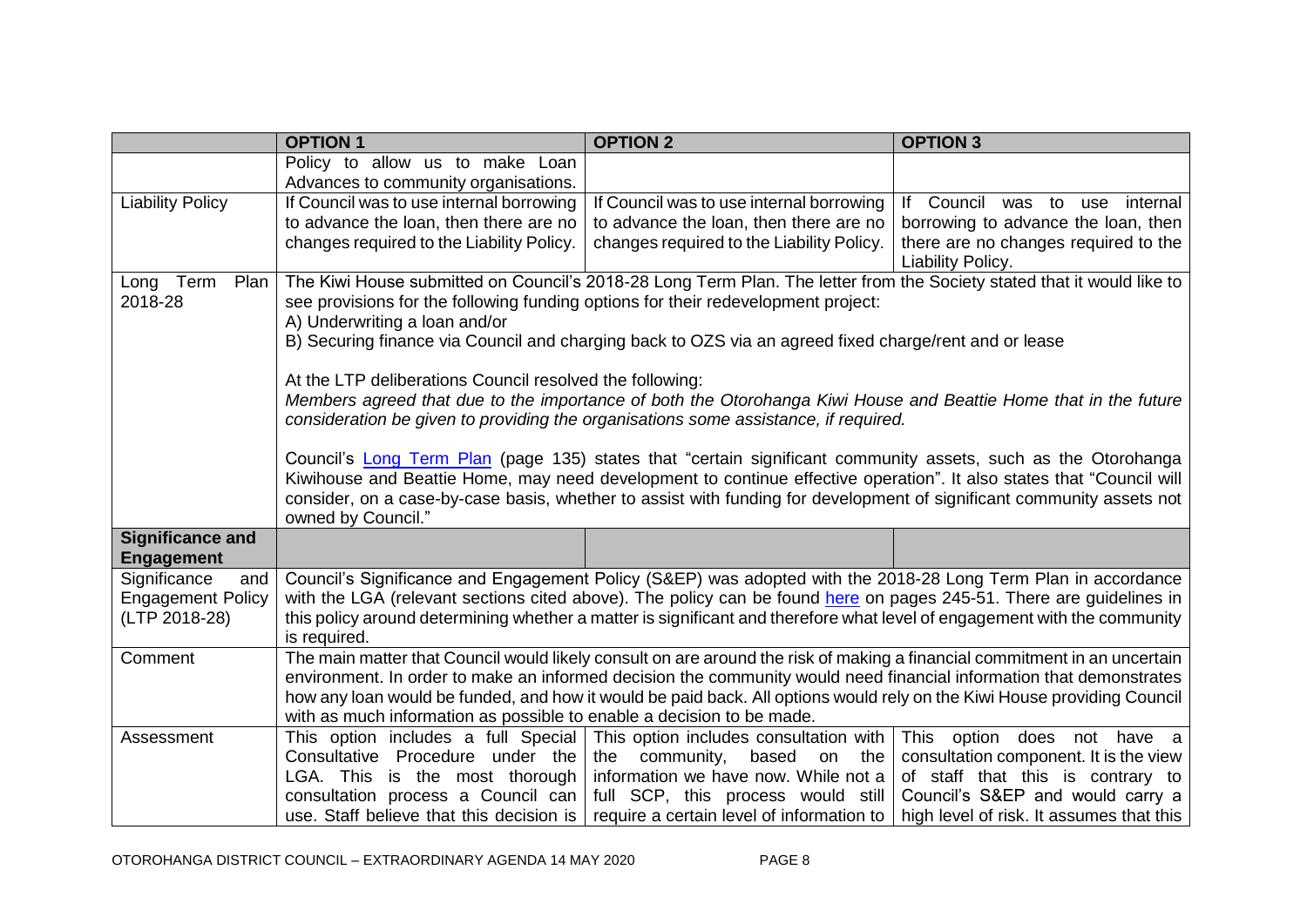| <b>OPTION 1</b>                                                                                                                                                                                                                                                                                                                                                                                      | <b>OPTION 2</b>                                                                                                                                                                                                                                                                                                                                     | <b>OPTION 3</b>                                                                                                                                                                                                                                                                                                                                                                                                                  |
|------------------------------------------------------------------------------------------------------------------------------------------------------------------------------------------------------------------------------------------------------------------------------------------------------------------------------------------------------------------------------------------------------|-----------------------------------------------------------------------------------------------------------------------------------------------------------------------------------------------------------------------------------------------------------------------------------------------------------------------------------------------------|----------------------------------------------------------------------------------------------------------------------------------------------------------------------------------------------------------------------------------------------------------------------------------------------------------------------------------------------------------------------------------------------------------------------------------|
| significant enough to warrant a SCP for<br>the following reasons:<br>- Financial consequences<br>- Level of community interest<br>- Ongoing effect on the community<br>- Potential for controversy<br>- A change in direction for Council's<br>Financial Strategy and some key<br>financial policies<br>Ultimately this is Council's decision,<br>but staff assess this as the lowest risk<br>option | be provided to the community to<br>enable them to express their views.<br>The assessment against Council's<br>S&EP is the same, but the approach to<br>consultation is at a reduced level. Staff<br>believe this still carries risk. If the Kiwi<br>House can provide Council with<br>updated information themselves that<br>would reduce the risk. | decision does not warrant community<br>views, or that Council has sufficient<br>evidence to demonstrate that we<br>already know broad community views<br>on this matter.                                                                                                                                                                                                                                                         |
| Special Consultative Procedure (4                                                                                                                                                                                                                                                                                                                                                                    | Consultation (Council determines a                                                                                                                                                                                                                                                                                                                  | No consultation                                                                                                                                                                                                                                                                                                                                                                                                                  |
|                                                                                                                                                                                                                                                                                                                                                                                                      |                                                                                                                                                                                                                                                                                                                                                     |                                                                                                                                                                                                                                                                                                                                                                                                                                  |
|                                                                                                                                                                                                                                                                                                                                                                                                      |                                                                                                                                                                                                                                                                                                                                                     |                                                                                                                                                                                                                                                                                                                                                                                                                                  |
|                                                                                                                                                                                                                                                                                                                                                                                                      |                                                                                                                                                                                                                                                                                                                                                     |                                                                                                                                                                                                                                                                                                                                                                                                                                  |
|                                                                                                                                                                                                                                                                                                                                                                                                      |                                                                                                                                                                                                                                                                                                                                                     |                                                                                                                                                                                                                                                                                                                                                                                                                                  |
| Low Risk                                                                                                                                                                                                                                                                                                                                                                                             |                                                                                                                                                                                                                                                                                                                                                     | <b>High Risk</b>                                                                                                                                                                                                                                                                                                                                                                                                                 |
| making and consultation provisions in<br><b>LGA</b><br>Policy & Plan - compliant with<br>Significance & Engagement Policy<br><b>Timeliness</b> - this process will take<br>longer and not meet the Kiwi House<br>deadline<br><b>Reputational and political</b> – potential<br>negative feedback from Kiwi House                                                                                      | decision-making and consultation<br>provisions in LGA. Moderate risk of<br>judicial review on decision-making<br>process<br>Policy &<br>Plan –<br>questionable<br>with<br>Significance<br>compliance<br>- &<br><b>Engagement Policy</b><br><b>Timeliness</b> – this process will meet the<br>Kiwi House deadline                                    | Legal - not compliant with decision-<br>making and consultation provisions in<br>LGA. High risk of judicial review on<br>decision-making process<br><b>Policy &amp; Plan</b> $-$ not compliant with<br>Significance & Engagement Policy<br>Timeliness - this process will meet<br>the Kiwi House deadline<br><b>Reputational and political</b> – likely to<br>please the Kiwi House and some<br>community members advocating for |
|                                                                                                                                                                                                                                                                                                                                                                                                      | weeks in accordance with the LGA)<br>-compliant<br>with<br>decision-<br>Legal<br>and some in the community who may                                                                                                                                                                                                                                  | timeframe. Could be 2 weeks)<br>Council is required in its Long Term Plan to state how we will involve Maori in decision-making. This is on page 260 of<br>our Long Term Plan. Council staff have not engaged with Iwi on this matter, but if a consultation process was undertaken,<br>engagement with Iwi would be part of that.<br>Moderate-High Risk<br>Legal - questionable compliance with                                 |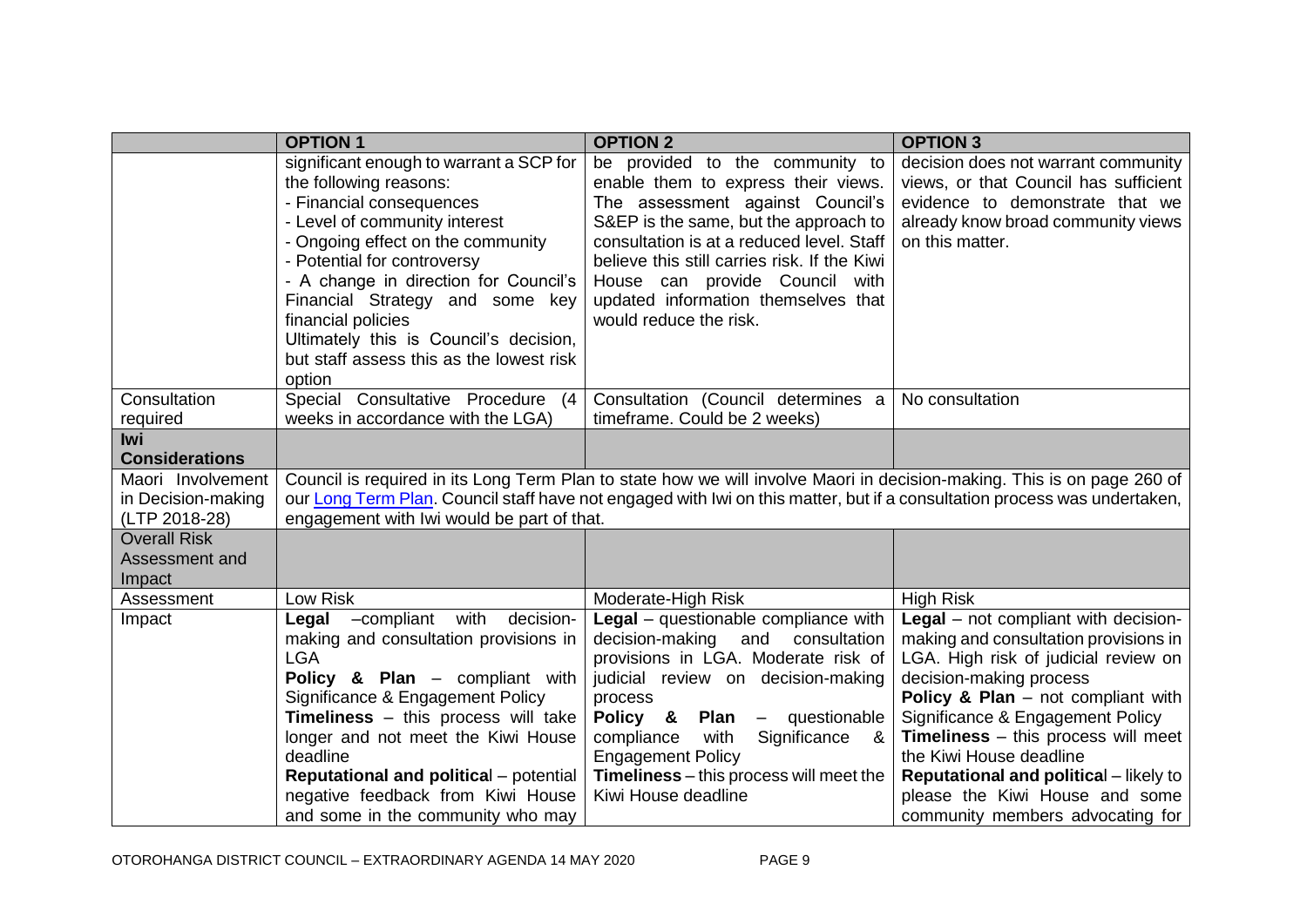| <b>OPTION 1</b>                                                                                          | <b>OPTION 2</b>                                                                                                                                                                                                                                                                                                                                                                                                                                                                                       | <b>OPTION 3</b>                                                                                                                                                                                                                                                                                                                              |
|----------------------------------------------------------------------------------------------------------|-------------------------------------------------------------------------------------------------------------------------------------------------------------------------------------------------------------------------------------------------------------------------------------------------------------------------------------------------------------------------------------------------------------------------------------------------------------------------------------------------------|----------------------------------------------------------------------------------------------------------------------------------------------------------------------------------------------------------------------------------------------------------------------------------------------------------------------------------------------|
| cost Council<br>response in that Council are seen as   at no extra cost<br>not supporting the Kiwi House | accuse Council of being too risk Reputational and political – negative<br>adverse or delaying making a decision   feedback from Kiwi House and some in<br><b>Financial</b> $-$ engaging Stephen the community who may accuse<br>Hamilton to provide another report will Council of being too risk adverse or<br>delaying making a decision<br><b>Media</b> – risk of negative media <b>Financial</b> – use of existing information<br><b>Media</b> $-$ less likely risk of negative<br>media response | this project. May receive negative<br>feedback from others<br>in the<br>community who have<br>not been<br>provided with an opportunity to have<br>their say<br>Financial –<br>existing<br>use of<br>information at no extra cost<br><b>Media</b> $-$ risk of negative media<br>response in that the wider public have<br>not been consulted. |

# **Timeline Summaries**

The timelines for each option are presented below: **NOTE**: these timeframes are indicative only and are subject to change

#### **Option 1:**

| <b>DATE</b> | 14 May 2020   | 15 May 2020  | 18 May 2020     | 5 June 2020   | 16 June 2020       | 19 June 2020 | 22 June 2020 | 28 July 2020            |
|-------------|---------------|--------------|-----------------|---------------|--------------------|--------------|--------------|-------------------------|
| MILESTONE   | Extraordinary | ODC to       | Stephen         | -Draft report | Ordinary           | Staff        | Special      | <b>Ordinary Council</b> |
|             | Council       | provide Kiwi | Hamilton        | received      | Council            | complete     | Consultative | meeting                 |
|             | meeting to    | House        | commences       | from          | meeting            | Statement of | Procedure 22 | (pushed out from        |
|             | confirm       | decision on  | update of       | Stephen       | -adoption of       | Proposal     | June-17 July | 21 July                 |
|             | process for a | process      | <b>Business</b> | Hamilton      | 2020/21            |              | (4 weeks)    | depending on            |
|             | decision on   |              | Plan            | -Staff        | <b>Annual Plan</b> |              |              | number and              |
|             | \$2m loan     |              |                 | commence      | -workshop          |              |              | nature of               |
|             |               |              |                 | work on a     | with Stephen       |              |              | submissions)            |
|             |               |              |                 | Statement     | Hamilton on        |              |              | -consider               |
|             |               |              |                 | of Proposal   | draft report       |              |              | submissions             |
|             |               |              |                 | for           | (one with          |              |              | -Hearing                |
|             |               |              |                 | consultation  | Council, one       |              |              | -Make a decision        |
|             |               |              |                 | with the      | with Kiwi          |              |              | on a \$2m loan          |
|             |               |              |                 | community     | House and          |              |              | (this could be          |
|             |               |              |                 |               | funders)           |              |              | done at this            |
|             |               |              |                 |               |                    |              |              | meeting or at a         |
|             |               |              |                 |               |                    |              |              | later meeting           |